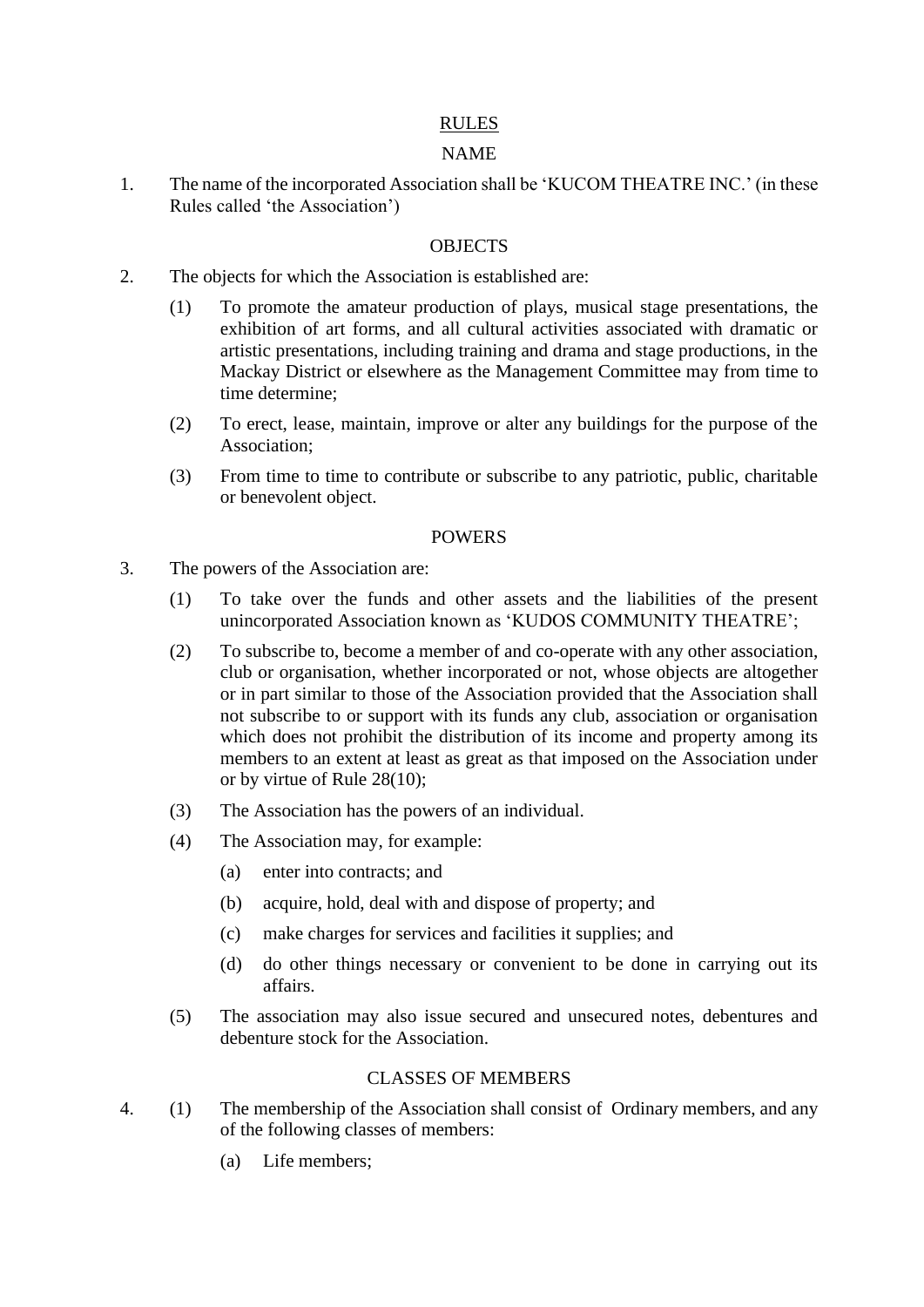- (b) Honorary members;
- (c) Junior members;
- (d) Associate members.
- (2) The number of Life members, Honorary members, Junior members and Associate members shall be unlimited.

#### ORDINARY MEMBERS

(3) Membership of the Association shall be open to any person over the age of eighteen (18) years of good character and repute who is interested in performing visual or creative arts and whose membership is likely to be compatible with the existing members of the Association. Any person who is eligible for membership of the Association under these Rules may be elected in accordance with the provisions herein contained as an Ordinary member of the Association. As such he, she, or they shall be entitled to vote and subject to the provisions of these Rules hold office or otherwise take part in the management of the Association and shall be entitled to all privileges connected therewith.

#### LIFE MEMBERS

(4) Honorary life membership may be granted by resolution passed at an Annual General Meeting to a member or members for continuous outstanding service to the Association or for any special reason that the Annual General Meeting feels would warrant such an honour.

## HONORARY MEMBERS

(5) The Committee shall have power to grant honorary membership upon persons who are not members of the Association for outstanding service or to a distinguished personage whom the Committee desires to honour by granting admission as an Honorary Member. Such honorary membership shall be reviewed at each Annual General Meeting.

## JUNIOR MEMBERS

(6) Junior membership of the Association shall be open to any person under the age of eighteen (18) years of good character and repute who is interested in performing visual or creative arts and whose membership is likely to be compatible with the existing Junior members and other members of the Association. Any person who is eligible for Junior membership of the Association under these Rules may be elected in accordance with the provisions herein contained as a Junior member of the Association. A Junior member shall be entitled to all privileges connected with the Association but shall not be entitled to vote or hold office in the Association.

#### ASSOCIATE MEMBERS

(7) Associate membership of the Association shall be open to any person over the age of eighteen (18) years of good character and repute who is interested in performing visual or creative arts, and whose membership is likely to be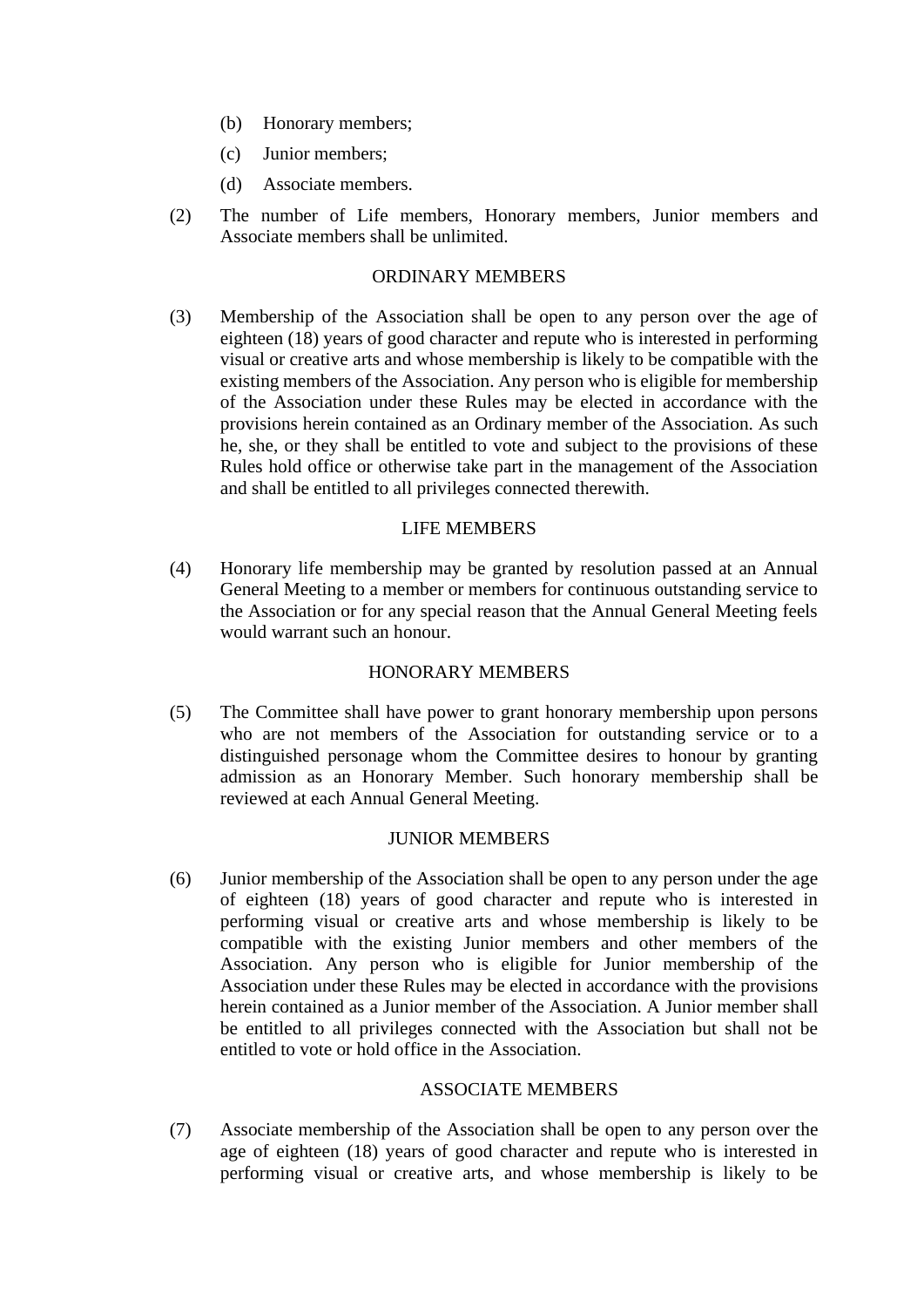compatible with the existing members of the Association, who does not wish to vote or hold office within the Association. An Associate member of the Association shall enjoy all the privileges connected with membership of the Association but shall not be entitled to vote or hold office in the Association.

#### MEMBERSHIP

- 5. (1) Every person who at the date of incorporation of the Association was a member of the unincorporated association and who on or before the date of incorporation, agrees in writing to become a member of the Association shall be admitted by the Management Committee to the same class of membership of the Association as that member had in the unincorporated association.
	- (2) An application for membership shall be made in writing and signed by the applicant.

## MEMBERSHIP FEES

6. (1) The membership fees for each class of membership shall be such sum as the members shall from time to time at any general meeting so determine.

> The membership fees for Junior members shall be one half of the fees for Ordinary membership per calendar year, rounded to the nearest dollar.

> The membership fees for Associate members shall be two thirds of the fees for Ordinary membership per calendar year, rounded to the nearest dollar.

- (2) The membership fees for each class of membership shall be payable at such time and in such manner as the Management Committee shall from time to time determine.
- (3) No member shall enjoy any privilege of a member until he/she/they shall have paid his/her/their subscription for the current year;
- (4) No member shall be eligible for election to the Management Committee until he/she/they shall have been a financial member for twelve (12) consecutive months prior to the Annual General Meeting at which the elections are being held.

# ADMISSION AND REJECTION OF MEMBERS

- 7. (1) At the next meeting of the Management Committee after the receipt of any application and the fee applicable for any class of membership, such application shall be considered by the Management Committee, who shall thereupon determine upon the admission or rejection of the applicant.
	- (2) Any applicant who receives a majority of the votes of the members of the Management Committee present at the meeting at which such application is being considered shall be accepted as a member to the class of membership applied for.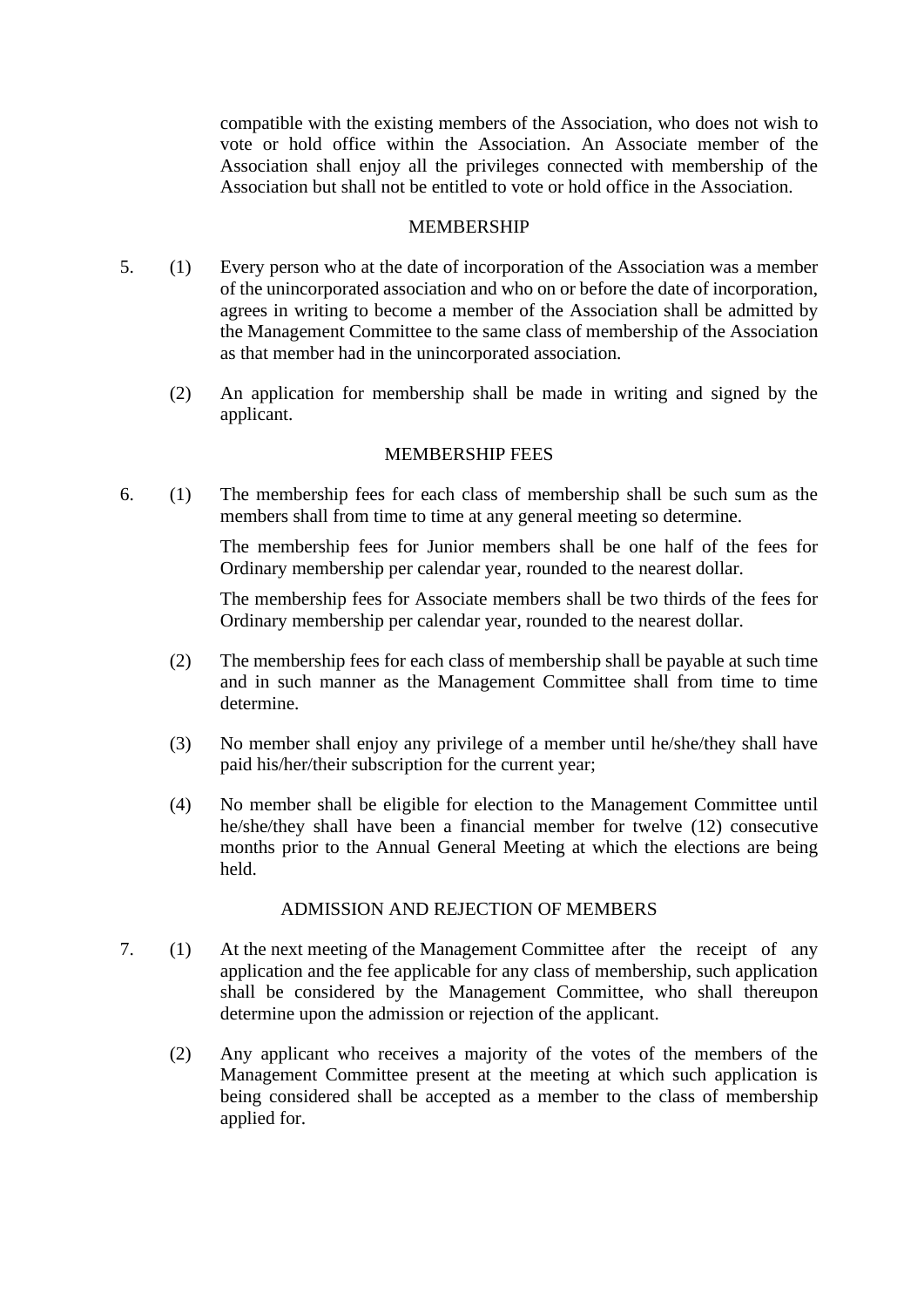- (3) The Management Committee shall be entitled at its discretion to refuse to accept the subscription of any person seeking membership of the Society provided a reason is given for such refusal.
- (4) Upon the acceptance or rejection of an application for any class of membership the Secretary shall forthwith give the applicant notice in writing of such acceptance or rejection.
- (5) Within seven (7) days of a written request for same, the Secretary of the Association shall supply to any member, or any unsuccessful applicant for membership, a copy of these rules.

## TERMINATION OF MEMBERSHIP

- 8. (1) A member may resign from the Association at any time by giving notice in writing to the Secretary. Such resignation shall take effect at the time such notice is received by the Secretary unless a later date is specified in the notice when it shall take effect on that later date.
	- (2) If a member:
		- (a) is convicted of an indictable offence;
		- (b) fails to comply with any of the provisions of these Rules; or
		- (c) has membership fees in arrears for a period of two (2) months or more; or
		- (d) conducts himself/herself/themselves in a manner considered to be injurious or prejudicial to the character or interests of the Association;

the Management Committee shall consider whether his/her/their membership shall be terminated.

(3) The member concerned shall be given a full and fair opportunity of presenting his/her/their case and if the Management Committee resolves to terminate his/her/their membership it shall instruct the Secretary to advise the member in writing accordingly.

#### APPEAL AGAINST TERMINATION OF MEMBERSHIP

- 9. (1) A person whose application for membership has been rejected or terminated may within one (1) month of receiving written notification thereof, lodge with the Secretary written notice of his/her/their intention to appeal against the decision of the Management Committee.
	- (2) Upon receipt of a notification of intention to appeal against termination of membership the Secretary shall convene, within three (3) months of the date of receipt by him/her/them of such notice, a general meeting to determine the appeal. At any such meeting the applicant shall be given the opportunity to fully present his/her/their case and the Management Committee or those members thereof who terminated the membership subsequently shall likewise have the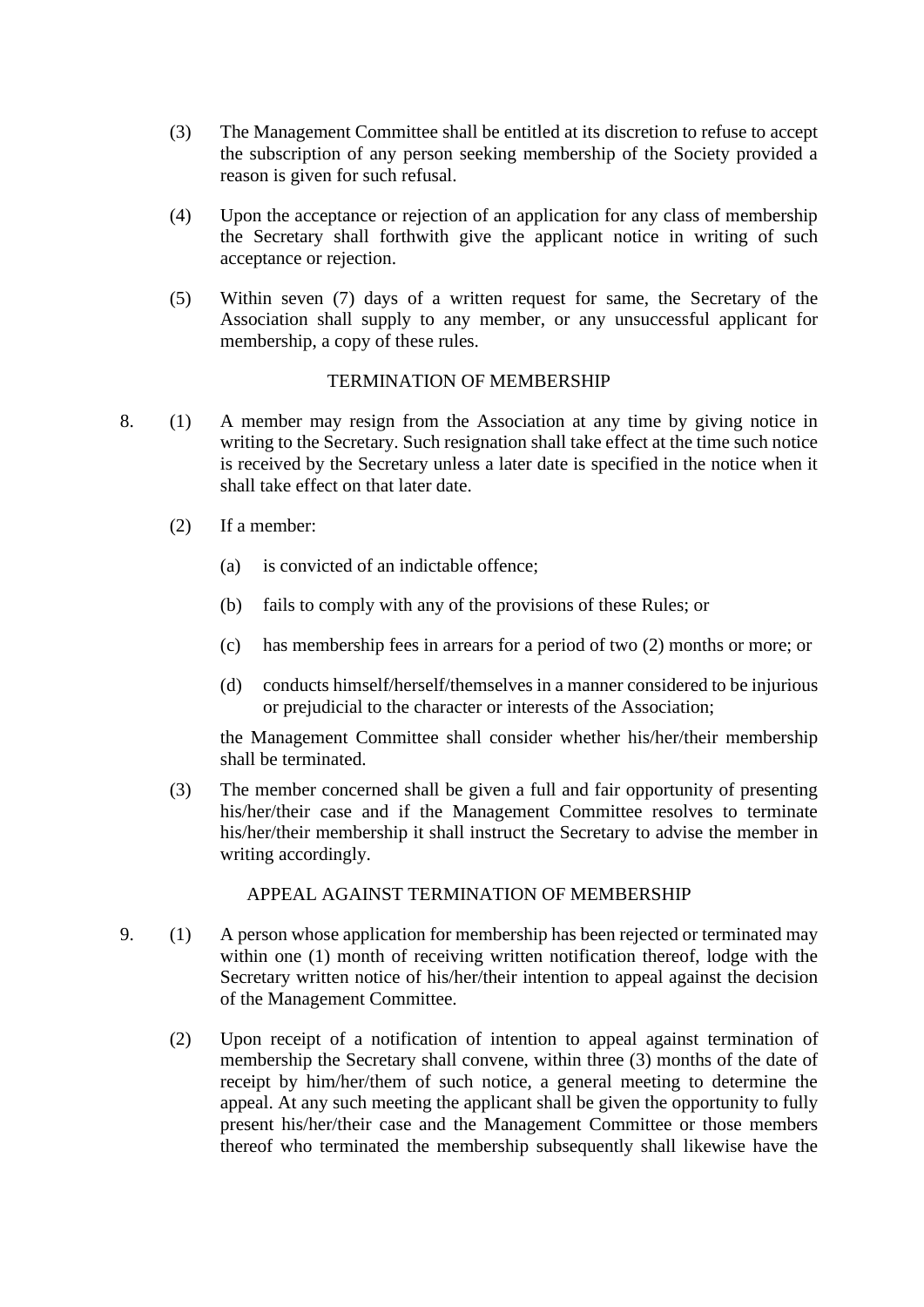opportunity of presenting its or their case. The Appeal shall be determined by the vote of the members present at such meeting.

#### REGISTER OF MEMBERS

- 10. (1) The Management Committee shall cause a Register to be kept in which shall be entered the names and residential addresses of all persons admitted to membership of the Association and the dates of their admission.
	- (2) Particulars shall also be entered into the Register of deaths, resignations, terminations and reinstatements of membership and any further particulars as the Management Committee or the members at any general meeting may require from time to time.
	- (3) The Register shall be open for inspection at all reasonable times by any member who previously applies to the Secretary for such inspection.
	- (4) A member of the Association must not:
		- (a) use information obtained from the register of members of the Association to contact, or send material to, another member of the Association for the purpose of advertising for political, religious, charitable or commercial purposes; or
		- (b) disclose information obtained from the register to someone else, knowing that the information is likely to be used to contact, or send material to, another member of the Association for the purpose of advertising for political, religious, charitable or commercial purposes.
		- (c) Subrule (a) does not apply if the use or disclosure of the information is approved by the Association.

# MEMBERSHIP OF MANAGEMENT COMMITTEE

- 11. (1) The Management Committee of the Association shall consist of the Executive: President, Vice-President, Secretary and Treasurer; and three (3) ordinary Committee Members all of whom shall be members other than Associate, Junior or Honorary Members, of the Association, and such number of other ordinary Committee members as the members of the Association at any Annual General Meeting may from time to time elect or appoint.
	- (2) (a) At the Annual General Meeting of the Association, all the members of the Management Committee, including the Executive and ordinary Committee members, for the time being shall retire from office.
		- (b) Any member whose membership has been current for at least twelve (12) consecutive months prior to the Annual General Meeting is eligible for election to the Management Committee subject to the following:
			- (i) An individual who has served on the Executive Committee for five (5) years consecutively may be elected as an ordinary Committee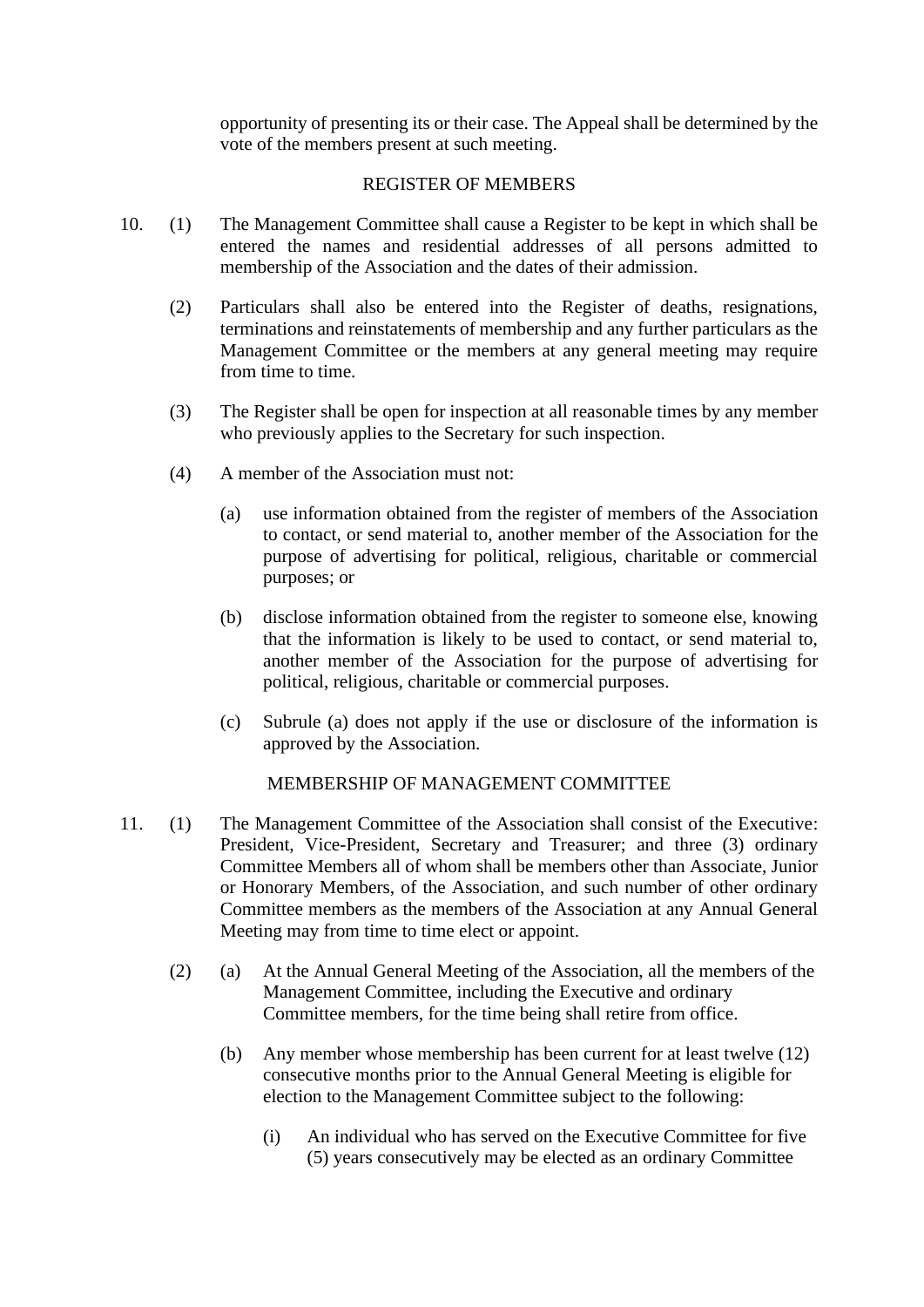member for no more than two (2) further years after the original five (5) years

- (ii) An individual who has served as an ordinary Committee member for a period of less than five (5) consecutive years may be elected to the Executive Committee provided that their total period on the Committee shall not exceed seven (7) consecutive years.
- (3) Nominations for the Management Committee shall be called for at least four (4) weeks prior to the Annual General Meeting and tabled to the Secretary at least fourteen (14) days prior to the AGM, who shall then circulate the nomination details to all members.
- 12. Any member of the Management Committee may resign from membership of the Management Committee at any time by giving notice in writing to the Secretary but such resignation shall take effect at the time such notice is received by the Secretary unless a later date is specified in the notice when it shall take effect on that later date.
- 13. (1) A Management Committee member may be removed from office at a general meeting of the Association if a majority of the members present and eligible to vote at the meeting, vote in favour of removing the member.
	- (2) Before a vote of members is taken about removing the Committee member from office, the Committee member must be given a full and fair opportunity to show cause why he/she/they should not be removed from office.
	- (3) A Committee member has no right of appeal against the member's removal from office under this rule.

# VACANCIES ON MANAGEMENT COMMITTEE

- 14. (1) The Management Committee shall have power at any time to appoint any member of the Association to fill any casual vacancy on the Management Committee until the next general meeting.
	- (2) The continuing members of the Management Committee may act notwithstanding any casual vacancy in the Management Committee, but if and so long as their number is reduced below the number fixed by or pursuant to these Rules as the necessary quorum of the Management Committee, the continuing member or members may act for the purpose of increasing the number of members of the Management Committee to that number or of summoning a general meeting of the Association, but for no other purpose.

## FUNCTIONS OF THE MANAGEMENT COMMITTEE

- 15. (1) Except as otherwise provided by these Rules subject to resolution of the members of Association carried at any general meeting the Management Committee:
	- (a) shall have the general control and management of the affairs, property and funds of the Association; and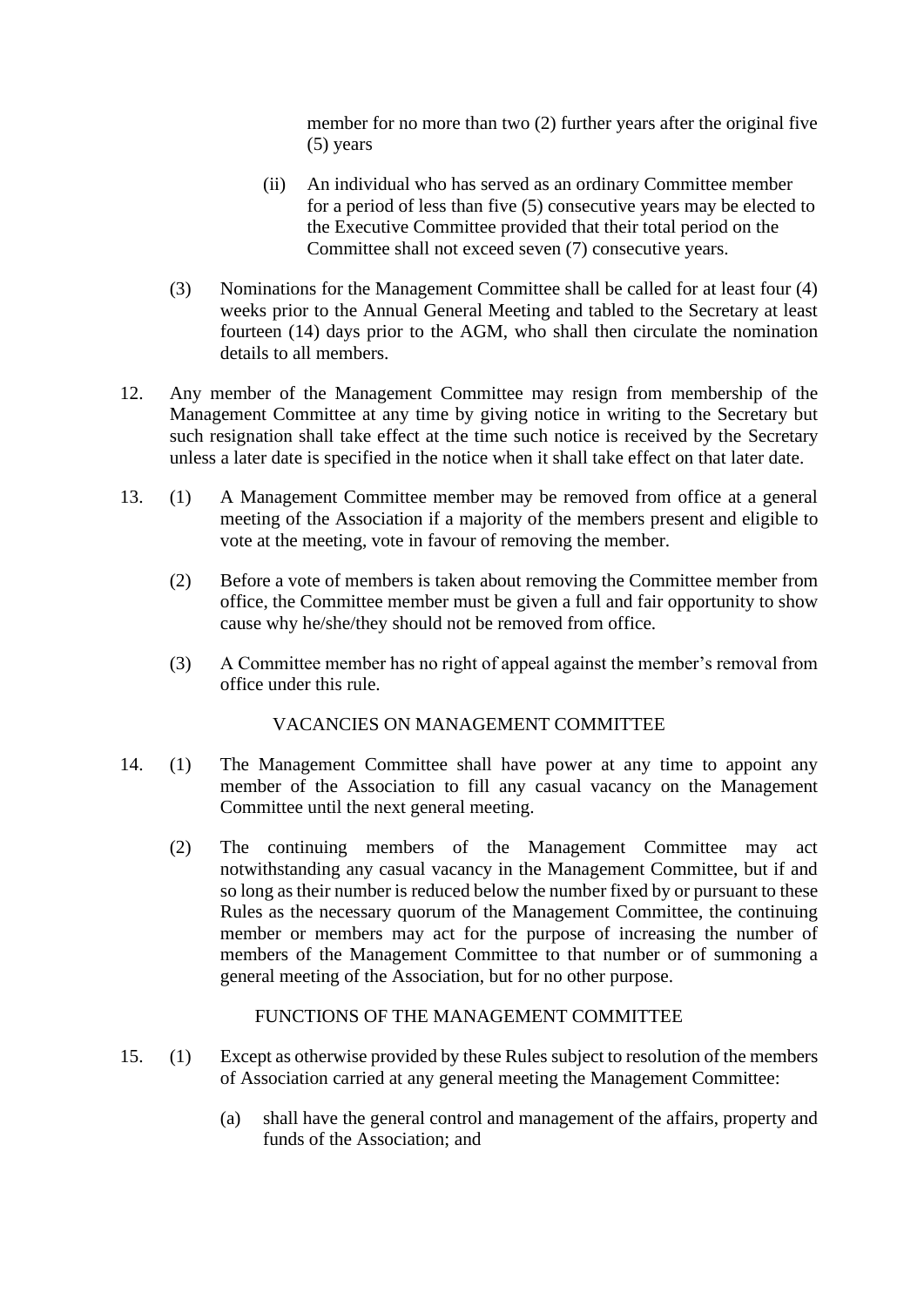- (b) shall have authority to interpret the meaning of these Rules and any matter relating to the Association on which these Rules are silent.
- (2) The Management Committee may exercise all the powers of the Association:
	- (a) to borrow or raise or secure the payment of money in such manner as the members of the Association may think fit and secure the same or the payment or performance of any debt, liability, contract, guarantee or other engagement incurred or to be entered into by the Association in any way and in particular by the issue of debentures, perpetual or otherwise, charged upon all or any of the Association's property, present and future, and to purchase, redeem or pay off any such securities;
	- (b) to borrow money from members at a rate of interest not exceeding interest at the rate for the time being charged by bankers in Brisbane for overdrawn accounts on money lent, whether the term of the loan be short or long, and to mortgage or charge its property or any part thereof and to issue debentures and other securities; whether outright or as security for any debt, liability or obligation of the Association, and to provide and payoff any such securities; and
	- (c) to invest in such manner as the Association may from time to time determine.

## MEETINGS OF MANAGEMENT COMMITTEE

- 16. (1) The Management Committee shall convene a meeting at least once every two (2) months to exercise its functions.
	- (2) At every meeting of the Management Committee a simple majority of a number equal to the number of members elected and/or appointed to the Management Committee as at the close of the last General Meeting of the members, shall constitute a quorum.
	- (3) The Management Committee may meet together and regulate its proceedings as it thinks fit provided that questions arising at any meeting of the Management Committee shall be decided by a majority of votes and, in the case of equality of votes, the Chairman shall have the casting vote.
	- (4) (a) A member of the Management Committee shall not vote in respect of any contract or proposed contract with the Association in which he/she/they have a financial or beneficial interest, or any matter arising thereout, and if he/she/they does so vote his/her/their vote shall not be counted, however, the interested member may speak for or against any such proposal, and shall not be present when the vote is taken. The interested member may resume attendance at any Committee meeting once the vote is officially tabled.
		- (b) A member of the Management Committee shall not vote in respect of any proposal affecting the assets or resources of the Association in which he/she/they are interested, or any matter arising thereout, and if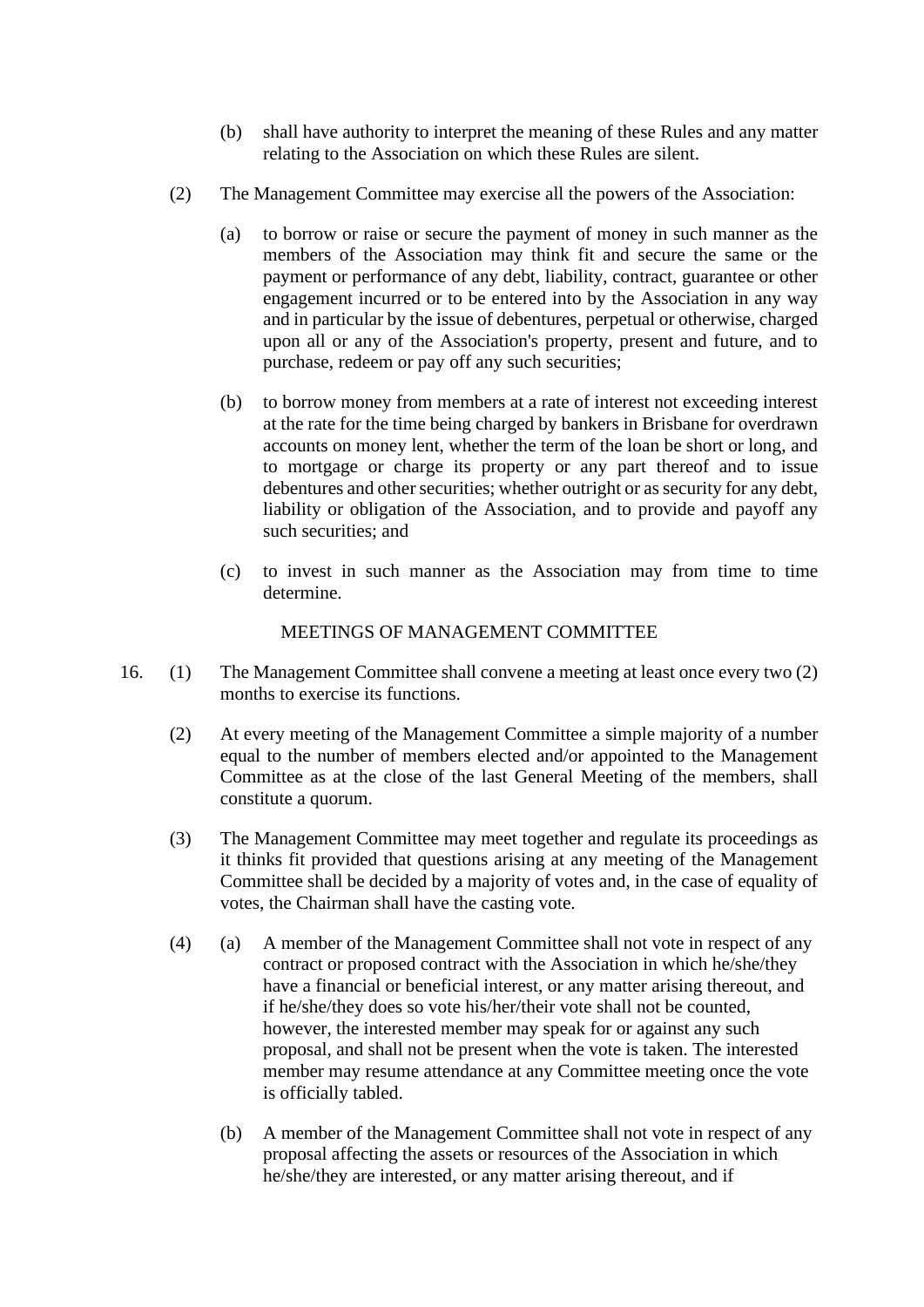he/she/they does so vote his/her/their vote shall not be counted, however, the interested member may speak for or against any such proposal, and shall not be present when the vote is taken. The interested member may resume attendance at any Committee meeting once the vote is officially tabled.

- (5) The President shall preside as Chairman at every meeting of the Management Committee, or if there is no President, or if at any meeting he/she/they is not present within ten (10) minutes after the time appointed for holding the meeting, the Vice-President shall be Chairman or if the Vice-President is not present at the meeting then the members may choose one of their number to be Chairman of the meeting.
- (6) Any member of the Management Committee who shall absent himself/herself/themselves from two (2) consecutive meetings of the Committee without leave, shall thereupon cease to be a member of the Management Committee.
- (7) If within half an hour from the time appointed for the commencement of a Management Committee meeting a quorum is not present, the meeting, if convened upon the requisition of members of the Management Committee, shall lapse. In any other case it shall stand adjourned to the same day in the next week at the same time and place, or to such other day and at such other time and place as the Management Committee may determine, and if at the adjourned meeting a quorum is not present within half an hour from the time appointed for the meeting, the meeting shall lapse.
- 17. (1) The Management Committee may delegate any of its powers to a sub-committee consisting of such members of the Association as the Management Committee thinks fit. Any sub-committee so formed shall in the exercise of the powers so delegated conform to any regulations that may be imposed on it by the Management Committee. Members holding subsidiary office by appointment of the Management Committee shall attend such meetings when directed by the Management Committee. Such officers shall be entitled to take part in the Management Committee discussions as specialist advisers and to report on activities under their direct supervision, but shall not exercise any right to vote at a Management Committee meeting.
	- (2) A sub-committee may elect a Chairman of its meetings. If no such Chairman is elected, or if at any meeting the Chairman is not present within ten minutes after the time appointed for holding the meeting, the members present may choose one of their number to be Chairman of the meeting.
	- (3) A sub-committee may meet and adjourn as it thinks proper. Questions arising at any meeting shall be determined by a majority of votes of the member s present and, in the case of an equality of votes, the question shall be deemed to be decided in the negative.
- 18. All acts done by any meeting of the Management Committee or of a sub-committee or by any person acting as a member of the Management Committee shall, notwithstanding that it is afterwards discovered that there was some defect in the appointment of any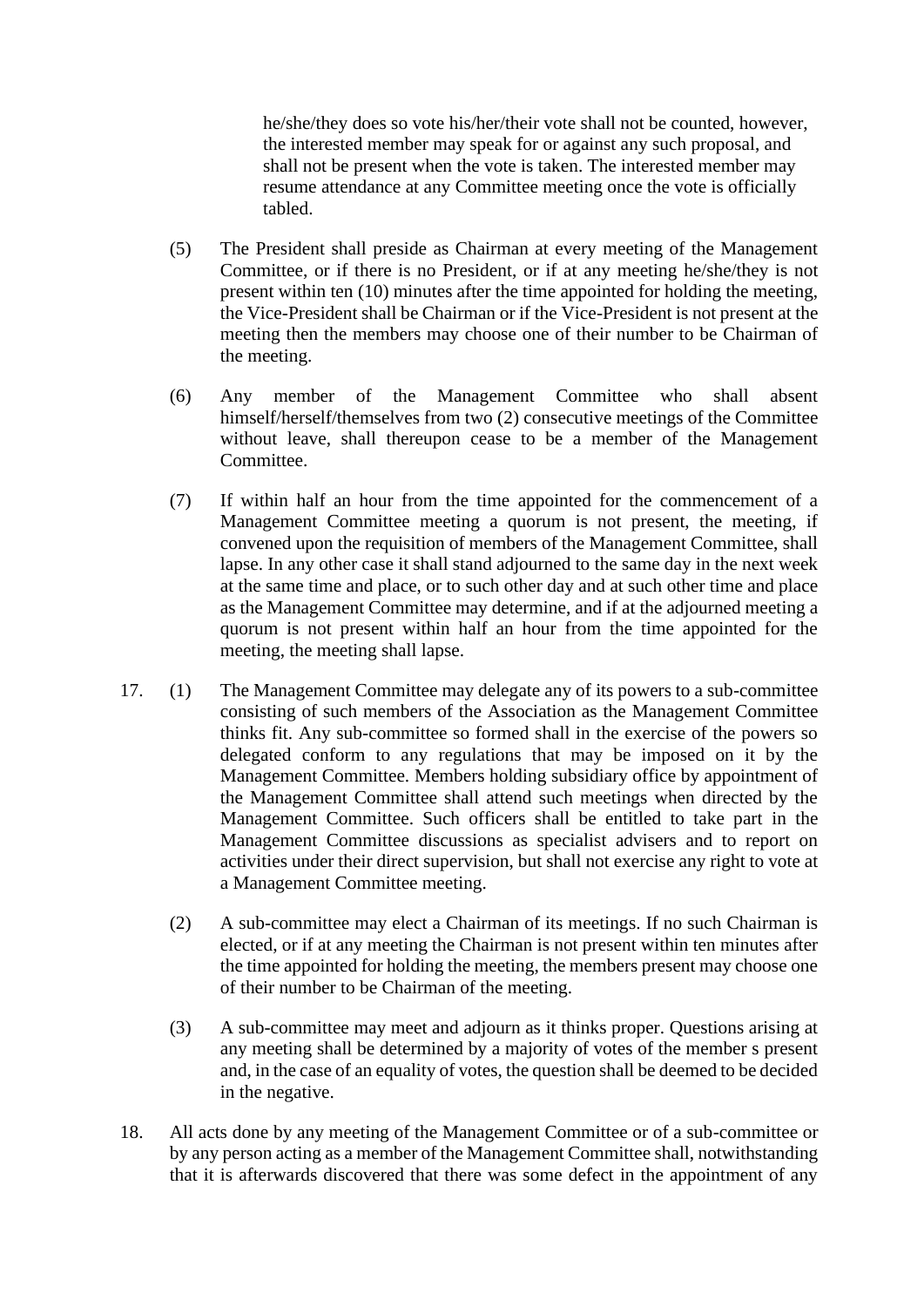such member of the Management Committee or person acting as aforesaid, or that the members of the Management Committee or any of them were disqualified, be as valid as if every such person had been duly appointed and was qualified to be a member of the Management Committee.

19. A resolution in writing signed by all the members of the Management Committee for the time being entitled to receive notice of a meeting of the Management Committee shall be as valid and effectual as if it had been passed at a meeting of the Management Committee duly convened and held. Any such resolution may consist of several documents in like form, each signed by one or more members of the Management Committee.

## ANNUAL GENERAL MEETINGS

- 20. (1) The Annual General Meeting of the Association shall be held between the first day of February and the thirtieth day of March in each year on a date to be appointed by the Management Committee. Notice of the Annual General Meeting shall be given by the Secretary by advertisement in a local paper and by mail, e-mail or electronic means at least twenty-eight (28) days prior to the appointed date.
	- (2) Fifteen (15) members will constitute a quorum at the Annual General Meeting.
	- (3) A member may vote at the Annual General Meeting or a Special General Meeting as follows:
		- (a) in person, or
		- (b) by using any technology that reasonably allows the member to hear and take part in discussions as they happen, and that member shall be deemed to be present at the meeting, or
		- (c) by absentee vote, where the motions or nominations for election have been advertised to all members at least fourteen (14) days prior to the Annual General Meeting or Special General Meeting, and the absentee voter completes a vote form in respect of each motion or nomination, adopting one of the available options. No proxy votes shall be allowed.
	- (4) The business to be transacted at every Annual General Meeting shall be:
		- (a) the receiving of the Management Committee's report and the statement of income and expenditure, assets and liabilities and mortgages, charges and securities affecting the property of the Association for the preceding financial year;
		- (b) the receiving of the auditor's report upon the books and accounts for the preceding financial year;
		- (c) the election of members of the Management Committee;
		- (d) the appointment of an auditor; and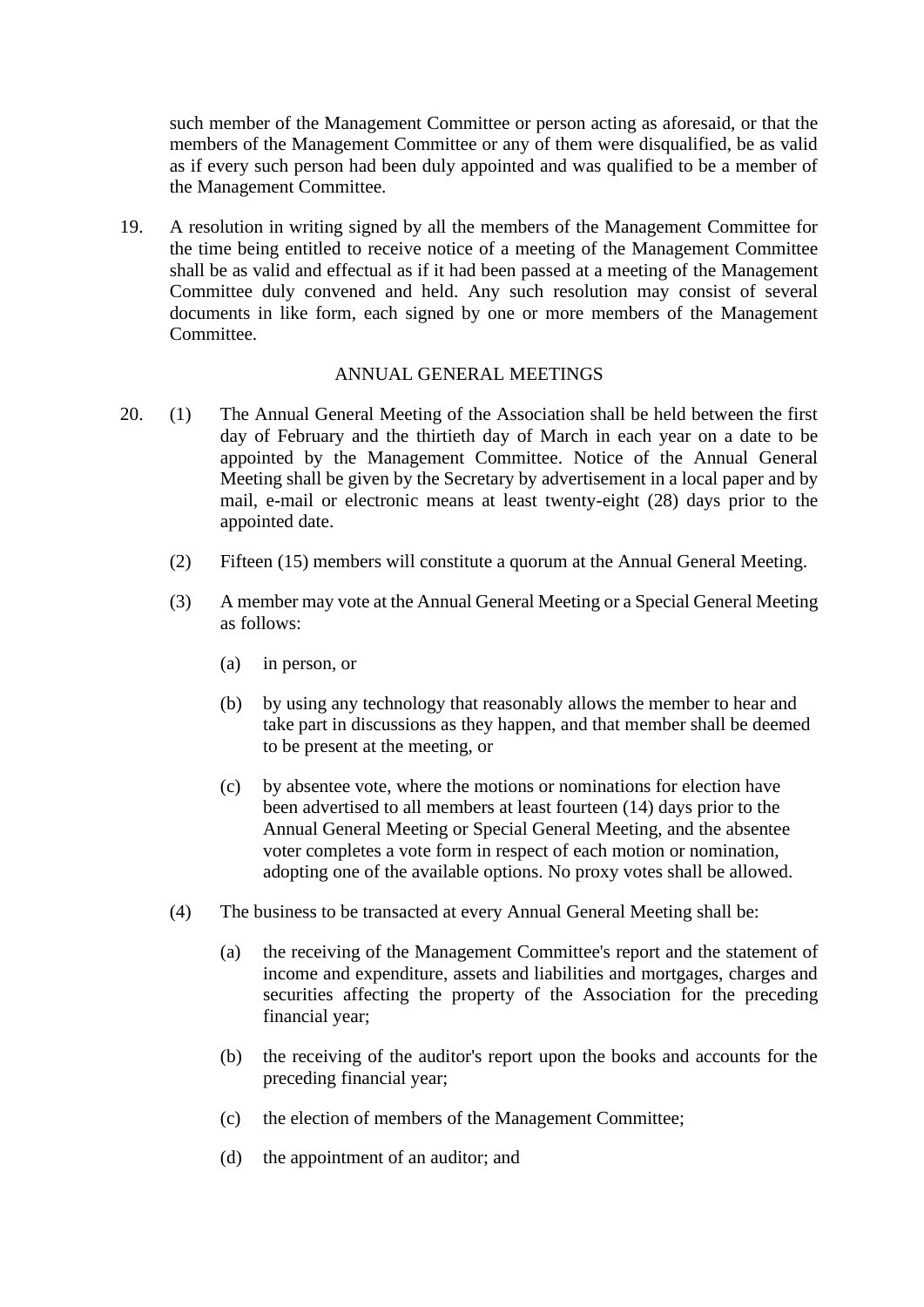(e) the appointment of the Patron.

## SPECIAL GENERAL MEETINGS

- 21. (1) Special General Meetings may be held during the course of the financial year to decide and determine such business of the Association as the Meeting may decide, including but not limited to such matters as:
	- (a) to ratify the borrowing or resolve the expenditure of any moneys required for any purpose
	- (b) to discuss amendments to the Kucom Constitution.
- 22. The Secretary shall convene a special general meeting:
	- (1) when directed to do so by the Management Committee; or
	- (2) on the requisition in writing signed by not less than one-third of the members presently on the Management Committee or not less than the number of Ordinary members of the Association which equals double the number of members presently on the Management Committee plus one. Such requisition shall clearly state the reasons why such special general meeting is being convened and the nature of the business to be transacted thereat; or
	- (3) on being given a notice in writing of an intention to appeal against the decision of the Management Committee to reject an application for membership or to terminate the membership of any person.
- 23. (1) At any general meeting the number of members required to constitute a quorum shall be two thirds of the number of sitting members on the Management Committee.
	- (2) A member may take part and vote in a general meeting in person, by absentee vote, or by using any technology that reasonably allows the member to hear and take part in discussions as they happen, and that member shall be deemed to be present at the meeting. No proxy votes shall be allowed.
	- (3) No business shall be transacted at any General Meeting unless a quorum of members is present at the time when the meeting proceeds to business.
	- (4) If within half an hour from the time appointed for the commencement of a general meeting a quorum is not present, the meeting, if convened upon the requisition of members of the Management Committee or the Association, shall lapse. In any other case it shall stand adjourned to the same day in the next week at the same time and place, or to such other day and at such other time and place as the Management Committee may determine, and if at the adjourned meeting a quorum is not present within half an hour from the time appointed for the meeting, the members present shall be a quorum.
	- (5) The Chairman may, with the consent of any meeting at which a quorum is present (and shall if so directed by the meeting), adjourn the meeting from time to time,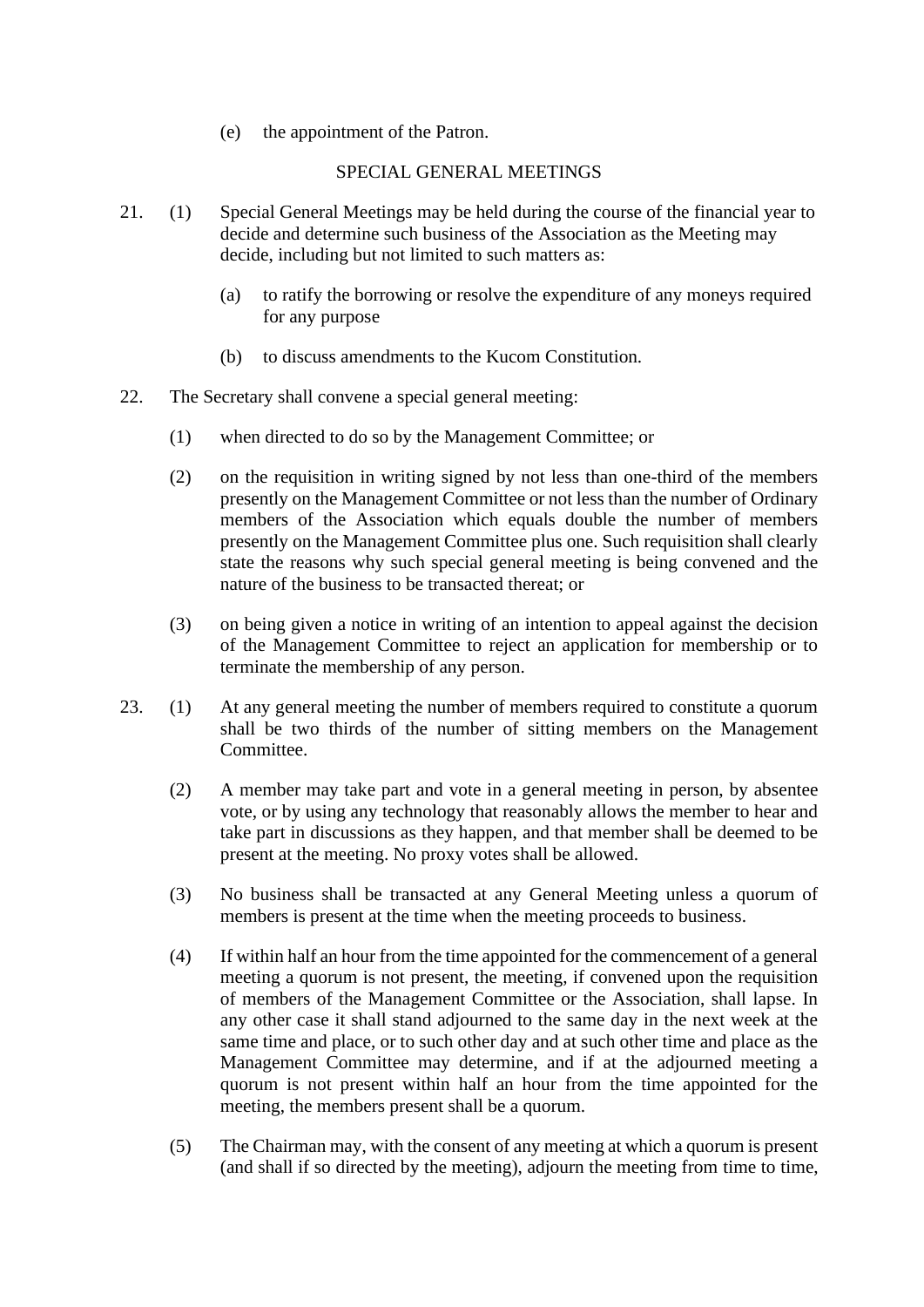and from place to place, but no business shall be transacted at any adjourned meeting other than the business left unfinished at the meeting which the adjournment took place. When a meeting is adjourned for thirty (30) days or more, notice of the adjourned meeting shall be given as in the case of an original meeting. Save as aforesaid it shall not be necessary to give any notice of an adjournment or of the business to be transacted at an adjourned meeting.

- 24. Unless otherwise provided by these Rules, at every general meeting:
	- (1) the President shall preside as Chairman, or if there is no President, or if he/she/they is not present within fifteen (15) minutes after the time appointed for the holding of the meeting or is unwilling to act, the Vice-President shall be the Chairman or if the Vice-President is not present or is unwilling to act then the member s present shall elect one of their number to be Chairman of the meeting;
	- (2) the Chairman shall maintain order and conduct the meeting in a proper and orderly manner;
	- (3) every question, matter or resolution shall be decided by a majority of votes of the members present;
	- (4) every member present shall be entitled to one vote and in the case of an equality of votes the Chairman shall have a second or casting vote: Provided that no member shall be entitled to vote at any general meeting if his/her/their annual subscription is in arrears at the date of the meeting as per Rule  $8(2)(c)$ ;
	- (5) voting shall be by show of hands or a division of members, unless not less than one-fifth of the members present demand a ballot, in which event there shall be a secret ballot. The Chairman shall appoint two (2) members to conduct the secret ballot in such manner as he/she/they shall determine and the result of the ballot as declared by the Chairman shall be deemed to be the resolution of the meeting at which the ballot was demanded;
	- (6) the Secretary shall cause full and accurate minutes of all questions, matters, resolutions and other proceedings of every Management Committee meeting and general meeting to be entered in a book to be open for inspection at all reasonable times by any financial member who previously applies to the Secretary for that inspection. For the purpose of ensuring the accuracy of the recording of such minutes, the minutes of every Management Committee meeting shall be signed by the Chairman of that meeting or the Chairman of the next succeeding Management Committee meeting verifying their accuracy. Similarly, the minutes of every general meeting shall be signed by the Chairman of that meeting or the Chairman of the next succeeding general meeting: Provided that the minutes of any annual general meeting shall be signed by the Chairman of that meeting or the Chairman of the next succeeding general meeting or annual general meeting.

#### BY-LAWS

25. The Management Committee may from time to time make, amend or repeal by-laws, not inconsistent with Rules, for the internal management of the Association any by-law may be set aside by a general meeting of members.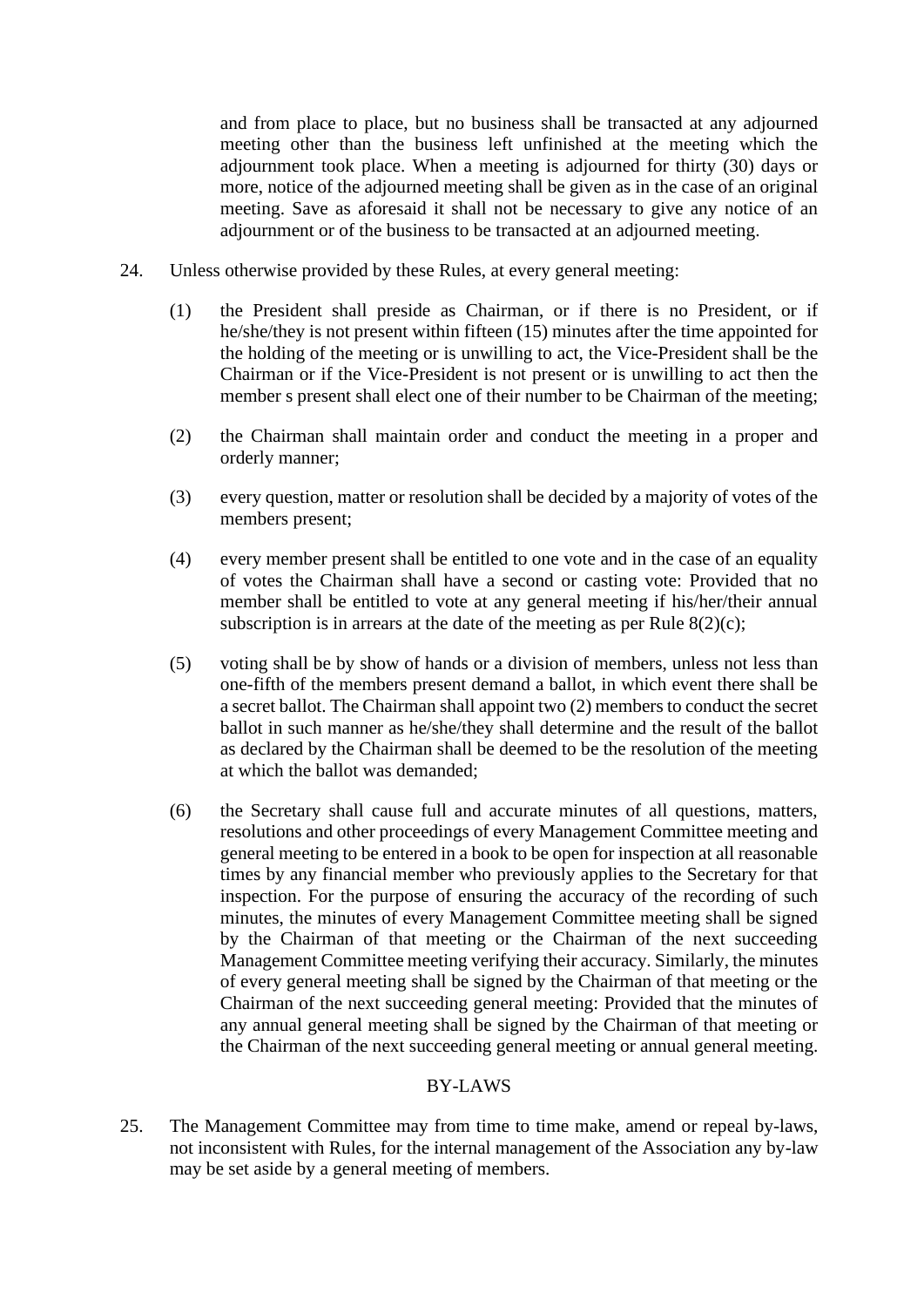### ALTERATION OF RULES

26. Subject to the provisions of the Associations Incorporation Act 1981, these Rules may be amended, rescinded or added to from time to time by a special resolution carried at any general meeting: Provided that no such amendment, rescission or addition shall be valid unless the same shall have been previously submitted to and approved by the Minister for Justice and Attorney General.

#### COMMON SEAL

27. The Management Committee shall provide for a Common Seal and for its safe custody. The Common Seal shall only be used by the authority of the Management Committee and every instrument to which the seal is affixed shall be signed by a member of the Management Committee and shall be countersigned by the Secretary or by a second member of the Management Committee or by some other person appointed by the Management Committee for the purpose.

## FUNDS AND ACCOUNTS

- 28. (1) The funds of the Association shall be banked in the name of the Association in such Bank as the Management Committee may from time to time direct.
	- (2) Proper books and accounts shall be kept and maintained either in written or printed form in the English language showing correctly the financial affairs of the Association and the particulars usually shown in books of a like nature.
	- (3) All moneys shall be banked as soon as practicable after receipt thereof.
	- (4) (a) All amounts of one hundred ( $$100$ ) dollars or over shall be paid by cheque, credit card or electronic funds transfer authorised by any two of the President, Secretary, treasurer or other member authorised from time to time by the Management Committee.
		- (b) Any expenditure over two hundred (\$200) dollars must be approved by the Committee
	- (5) Cheques shall be crossed 'not negotiable' except those in payment of wages, allowances or petty cash recoupments which may be open.
	- (6) The Management Committee shall determine the amount of petty cash which shall be kept on the imprest system.
	- (7) All expenditure shall be approved or ratified at a Management Committee meeting.
	- (8) As soon as practicable after the end of each financial year the treasurer shall cause to be prepared a statement containing particulars of:
		- (a) the income and expenditure for the financial year just ended; and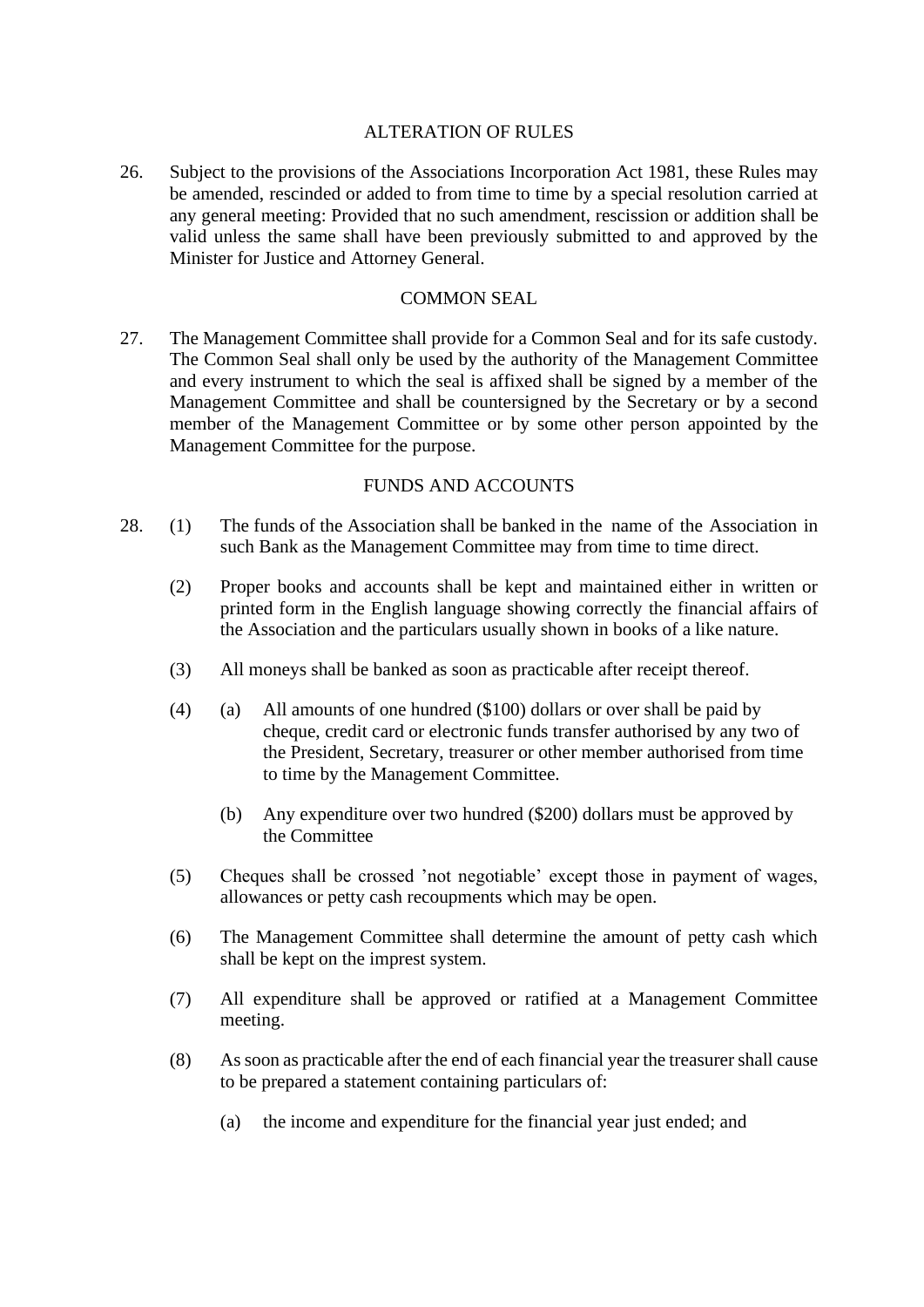- (b) the assets and liabilities and of all mortgages, charges and securities affecting the property of the Association at the close of that year.
- (9) All such statements shall be examined by the auditor who shall present his/her/their report upon such audit to the Secretary prior to the holding of the annual general meeting next following the financial year in respect of which such audit was made.
- (10) (a) The income and property of the Association whencesoever derived shall be used and applied solely in promotion of its objects and in the exercise of its powers as set out herein
	- (b) No portion of the income and property of the Association shall be distributed, paid or transferred directly or indirectly by way of dividend, bonus or otherwise by way of profit to or amongst the members of the Association
	- (c) Nothing herein contained shall prevent the payment in good faith of interest to any such member in respect of moneys advanced by him/her/them to the Association or otherwise owing by the Association to him/her/them
	- (d) Nothing herein contained shall prevent the payment or repayment to any member of out of pocket expenses, money lent, reasonable and proper charges for goods hired by the Association or reasonable and proper rent for premises demised or let to the Association
	- (e) Nothing herein shall prevent payment to a member for services rendered to the Association

## **DOCUMENTS**

29. The Management Committee shall provide for the safe custody of books, documents, instruments of title and securities of the Association.

# FINANCIAL YEAR

30. The financial year of the Association shall close on 31st December in each year.

#### PAYMENT OF FEES TO MEMBERS

- 31. (1) The Association shall not pay any fees to any member for appearing or assisting in any production or taking part in any group activity associated with the objects of the Association.
	- (2) Nothing herein contained shall be deemed to prevent the Management Committee at its discretion from:
		- (a) Offering a prize for drama competition;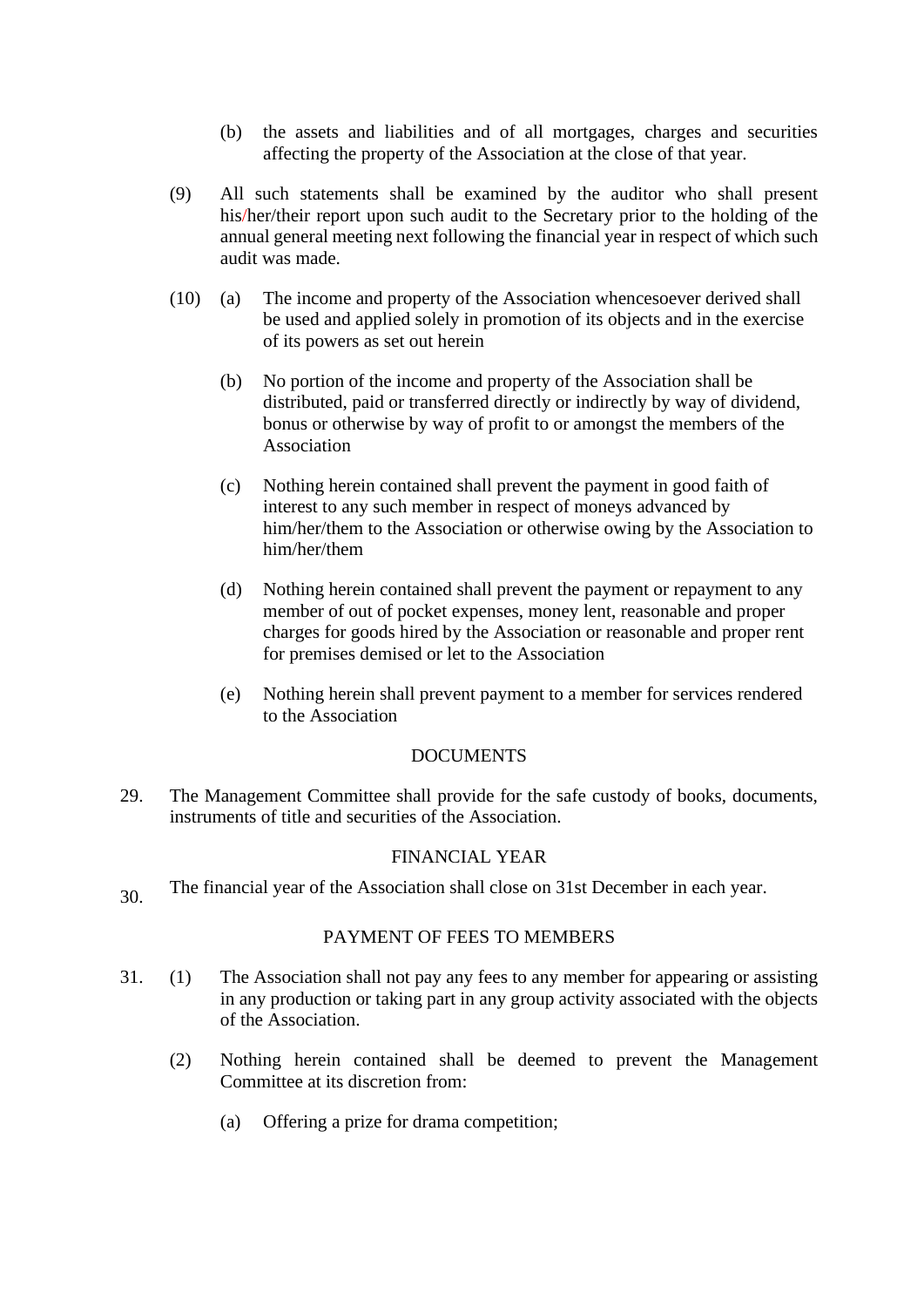- (b) Paying members for professional services rendered to the Association by virtue of the member's personal professional training;
- (c) Employing professional persons in circumstances which the Association deems warranted;
- (d) Paying the travelling expenses of members on tour; and
- (e) Reimbursing members for out of pocket expenses incurred on behalf of the Association.

#### **PRODUCTIONS**

- 32. (1) Selection of a director or producer of a play shall be made at a General Meeting and shall be determined by a simple majority of the members present in secret ballot.
	- (2) Public castings shall be held for all plays presented to the public by the Association

# INCOME OF THE ASSOCIATION

- 33. (1) The income of the Association shall be devoted to the promotion of the objects of the Association.
	- (2) No portion of the income shall be paid or transferred directly or indirectly to any member except as hereinbefore provided in Clause 31(2).

#### DISTRIBUTION OF SURPLUS ASSETS

- 34. The organisation shall be dissolved:
	- (1) if the membership is less than three persons; or
	- (2) if a resolution to that effect is carried by vote of a three-fourths majority of the financial members present at a general meeting convened to consider the question.

The property and other assets of the organisation remaining after the payment of all expenses and other liabilities shall be handed over to some other organisation or organisations (having similar objects or in part similar objects) gifts to which are allowable deductions under the provisions of Section 78(1)(a) of the Income Tax Assessment Act as the majority of members present at such general meeting, by resolution, may decide.

## **Certification**

We certify that this is a true and correct copy of the Rules of 'KUCOM THEATRE INC.